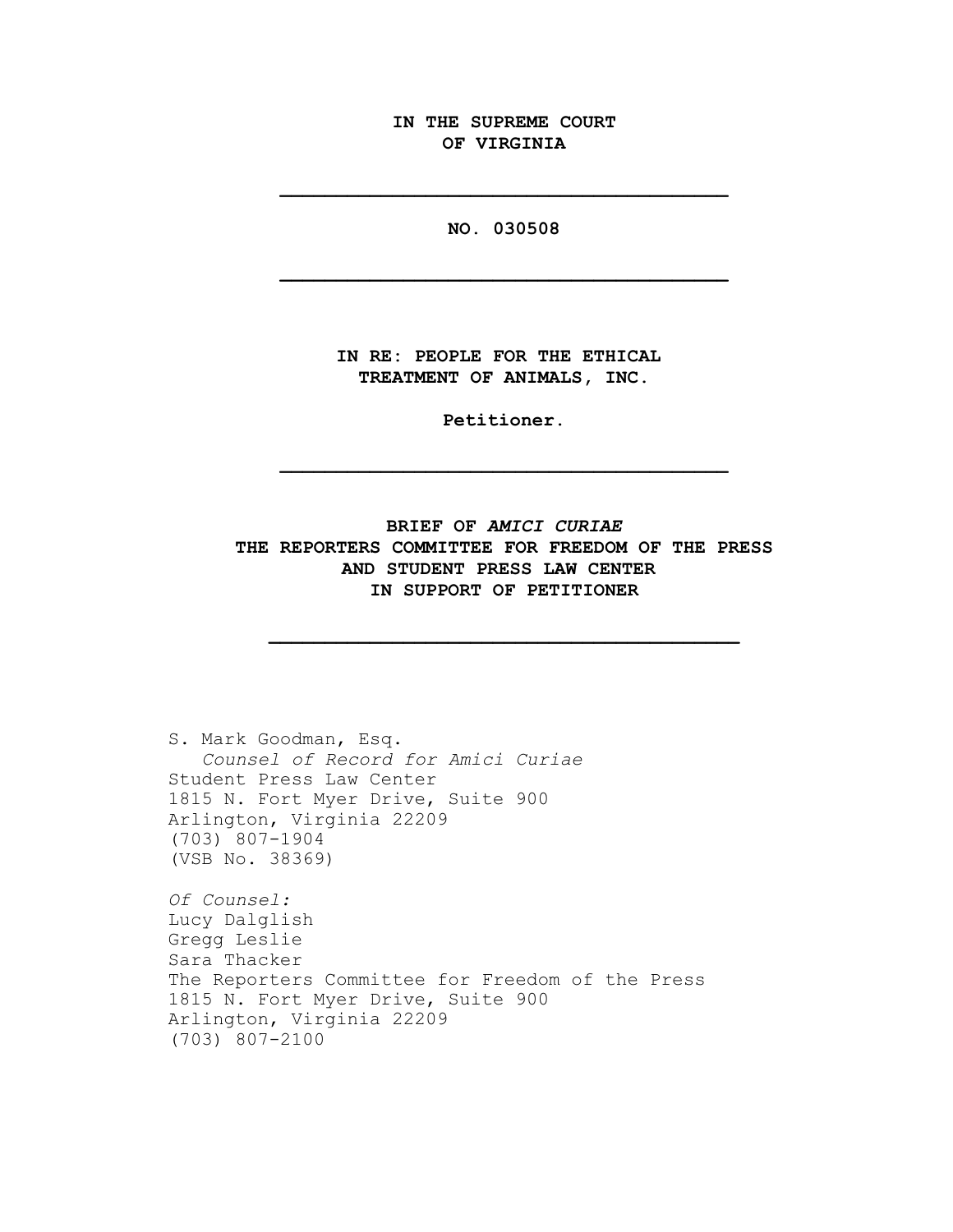### **TABLE OF CONTENTS**

| TABLE OF AUTHORITIES     |            |                                                                                                                                                                                                                                    |                                                                                                                     |                                                                                                                                                           |  |  |                           |  |  | ii             |
|--------------------------|------------|------------------------------------------------------------------------------------------------------------------------------------------------------------------------------------------------------------------------------------|---------------------------------------------------------------------------------------------------------------------|-----------------------------------------------------------------------------------------------------------------------------------------------------------|--|--|---------------------------|--|--|----------------|
| INTEREST OF AMICI CURIAE |            |                                                                                                                                                                                                                                    |                                                                                                                     |                                                                                                                                                           |  |  |                           |  |  | $\mathbf{1}$   |
| ARGUMENT                 |            |                                                                                                                                                                                                                                    |                                                                                                                     |                                                                                                                                                           |  |  |                           |  |  | $\mathbf{1}$   |
| I.                       |            | The trial court's order violates the press<br>and public's established right of access to<br>judicial records in civil proceedings                                                                                                 |                                                                                                                     |                                                                                                                                                           |  |  |                           |  |  | 3              |
|                          | Α.         |                                                                                                                                                                                                                                    | Access to civil judicial records is<br>protected by the First Amendment                                             |                                                                                                                                                           |  |  |                           |  |  | 4              |
|                          |            | 1.                                                                                                                                                                                                                                 |                                                                                                                     | The long history of openness to<br>civil proceedings and records<br>supports the First Amendment right<br>of access quaranteed to the press<br>and public |  |  |                           |  |  | 4              |
|                          |            | $2$ .                                                                                                                                                                                                                              |                                                                                                                     | Open access to court records in<br>civil trials plays a significant<br>positive role in the functioning of<br>the judicial process                        |  |  | $\mathbf{1}$ $\mathbf{1}$ |  |  | - 6            |
|                          | <b>B</b> . |                                                                                                                                                                                                                                    | Virginia's open records statute and<br>common law establish a presumptive right<br>of access to civil court records |                                                                                                                                                           |  |  |                           |  |  | 8 <sup>8</sup> |
| II.                      |            | The trial court failed to overcome the First<br>Amendment and common law presumption of<br>access by establishing that a compelling<br>interest required sealing of the entire case<br>file and that closure was narrowly tailored |                                                                                                                     |                                                                                                                                                           |  |  |                           |  |  |                |
|                          |            | to serve that interest                                                                                                                                                                                                             |                                                                                                                     |                                                                                                                                                           |  |  |                           |  |  | 10             |
| CONCLUSION               |            |                                                                                                                                                                                                                                    |                                                                                                                     |                                                                                                                                                           |  |  |                           |  |  | 14             |
| CERTIFICATE OF SERVICE   |            |                                                                                                                                                                                                                                    |                                                                                                                     |                                                                                                                                                           |  |  |                           |  |  | 16             |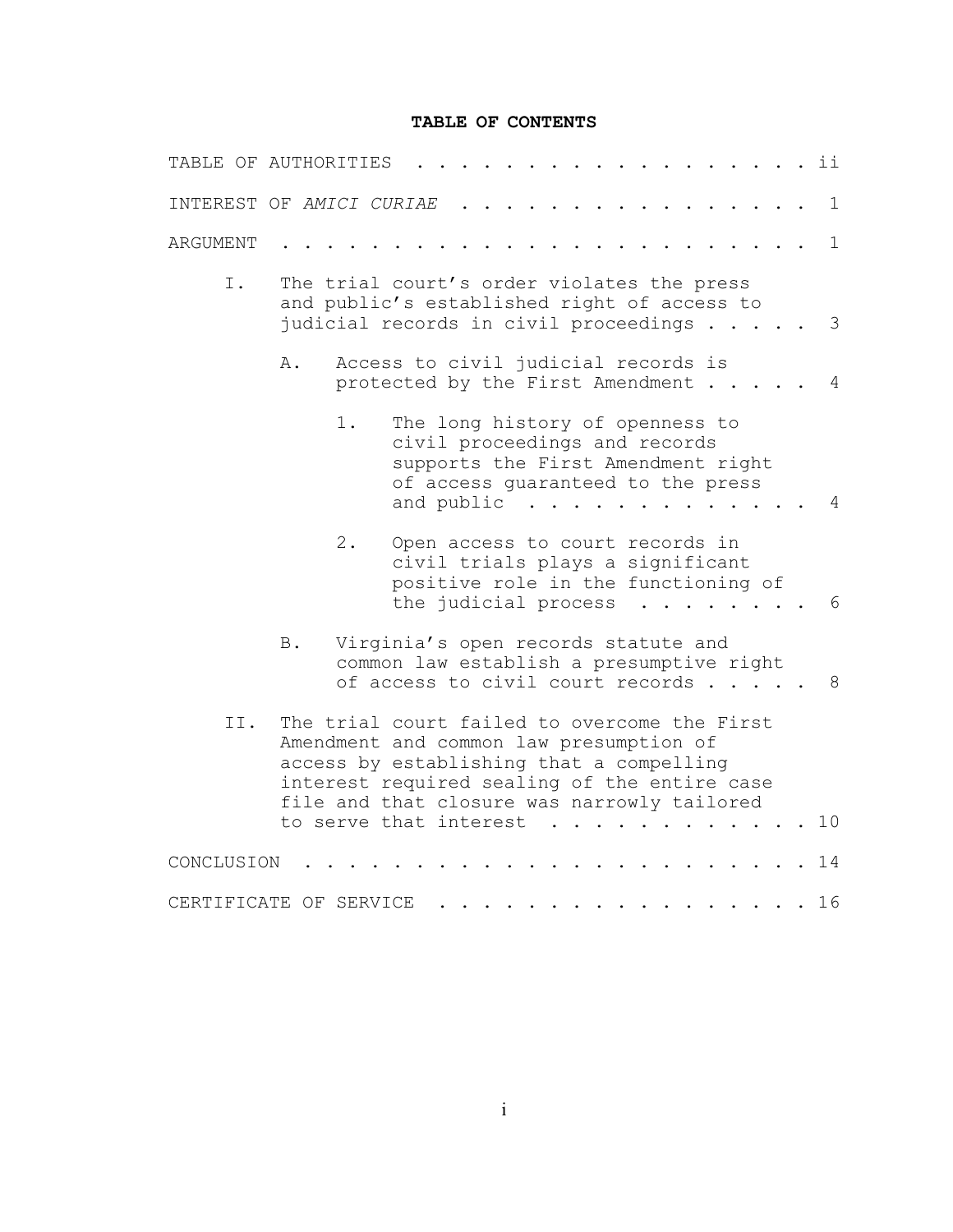#### **TABLE OF AUTHORITIES**

#### **Cases:**

*Brown & Williamson Tobacco Corp. v. Federal Trade Comm'n*, 710 F.2d 1165 (6th Cir. 1983), *cert. denied*, 465 U.S. 1100 (1984) ..................... 5, 10, 13 *Charlottesville Newspapers, Inc v. Berry*, 215 Va. 116 (1974) ......................... 9 *Gannett Co. v. DePasquale*, 443 U.S. 368 (1979) ..... 5 *Globe Newspaper Co. v. Superior Court*, 457 U.S. 596 (1982) ..................... 7, 10, 11 *Grove Fresh Distribs. Inc v. Everfresh Juice Co.*, 24 F.3d 893 (7th Cir. 1994) . . . . . . . . . . . . . . 5 *In re Washington Post Co.*, 807 F.2d 383 (4th Cir. 1986) . 12 *Joy v. North*, 692 F.2d 880 (2d Cir. 1982) ........ 13 *Matter of Continental Illinois Securities Litigation*, 732 F.2d 1302 (7th Cir. 1984) . . . . . . . . . . . . 13 *Nixon v. Warner Communications, Inc.*, 435 U.S. 589 (1978) 9 *Press-Enterprise Co. v. Superior Court (Press-Enterprise I)*, 464 U.S. 501 (1984) ................... 11 *Press-Enterprise Co. v. Superior Court (Press-Enterprise II)*, 478 U.S. 1 (1986) .................. 4, 12 *Publicker Indus., Inc. v. Cohen*, 733 F.2d, 1059 (3d Cir. 1984) ................... 5, 7, 8, 10, 14 *Republic of Phillipines v. Westinghouse Elec. Corp*., 949 F.2d 653 (3d Cir. 1991) . . . . . . . . . . . . . 9-10 *Richmond Newspapers, Inc. v. Virginia*, 448 U.S. 555 (1980) ....................... 4, 14 *Rushford v. New Yorker Magazine, Inc.*, 846 F.2d 249 (4th Cir. 1988) ................... 5, 10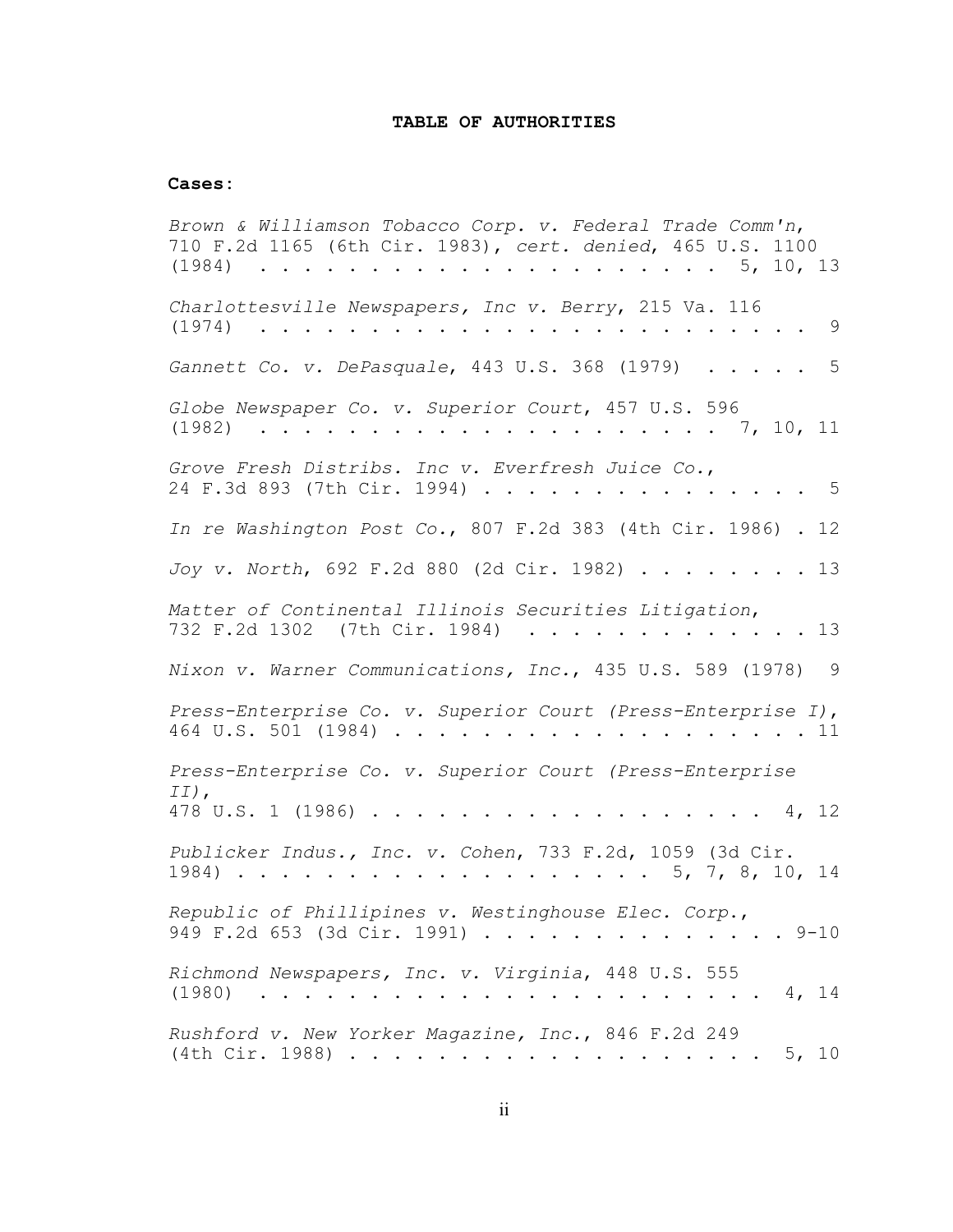| Shenandoah Publ'g House, Inc. v. Fanning, 235 Va. 253 |  |  |  |  |  |  |  |  |  |  |
|-------------------------------------------------------|--|--|--|--|--|--|--|--|--|--|
| $(1988)$ 6, 8-9, 11, 13                               |  |  |  |  |  |  |  |  |  |  |
|                                                       |  |  |  |  |  |  |  |  |  |  |
| State v. Cottman Transmission, 542 A.2d 859 (Md. App. |  |  |  |  |  |  |  |  |  |  |
|                                                       |  |  |  |  |  |  |  |  |  |  |

### **Statutes:**

|  |  | Va. Code \$17.1-208 6, 8 |  |  |  |  |  |  |  |  |  |  |  |  |  |  |  |  |  |  |  |  |
|--|--|--------------------------|--|--|--|--|--|--|--|--|--|--|--|--|--|--|--|--|--|--|--|--|
|--|--|--------------------------|--|--|--|--|--|--|--|--|--|--|--|--|--|--|--|--|--|--|--|--|

## **Other Authorities:**

| Scott Farwell, Priest, 72, Faces Move, PRESS-ENTERPRISE<br>$[\texttt{RIVERSIDE}]$ ,                              |
|------------------------------------------------------------------------------------------------------------------|
| James R. Healey, 26 More Deaths Involving Firestones<br>Reported,                                                |
| USA TODAY, Feb. 8, 2001 3                                                                                        |
| Bill W. Hornaday, Ruling Broadens Asbestos Lawsuits,<br>INDIANAPOLIS STAR, May 18, 2002 3                        |
| Cam Simpson and Flynn McRoberts, Architects of Enron's Rise<br>Bred Its Demise, CHICAGO TRIBUNE, Jan. 20, 2002 3 |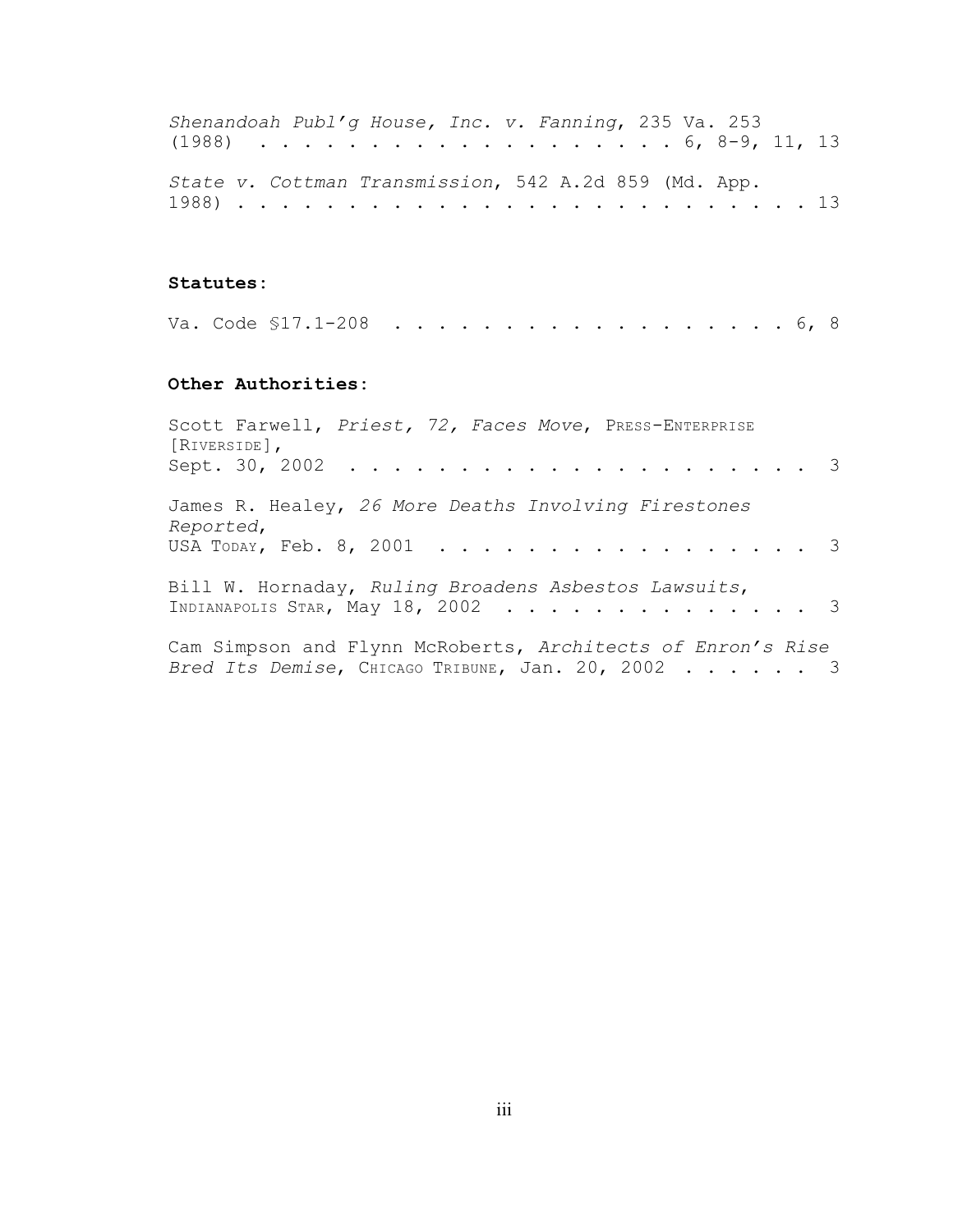#### **INTEREST OF** *AMICI CURIAE*

The Reporters Committee for Freedom of the Press is a voluntary, unincorporated association of reporters and editors that works to defend the First Amendment rights and freedom of information interests of the news media. The Reporters Committee has provided representation, guidance and research in First Amendment and Freedom of Information Act litigation since 1970.

The Student Press Law Center is a national, not-forprofit corporation based in Arlington, Va., that serves as an advocate for and defender of the First Amendment and freedom of information rights of student journalists. Since its founding in 1974, the SPLC has filed *amicus curiae* briefs before courts across the country in cases affecting the rights of the college press to cover important issues of interest to their readers and viewers.

The *amici curiae* have an enduring interest in ensuring that the right of access to judicial records is not compromised and that these records continued to be available to the press and public.

#### **ARGUMENT**

The trial court's *sua sponte* order sealing all court records in the civil case *People for the Ethical Treatment*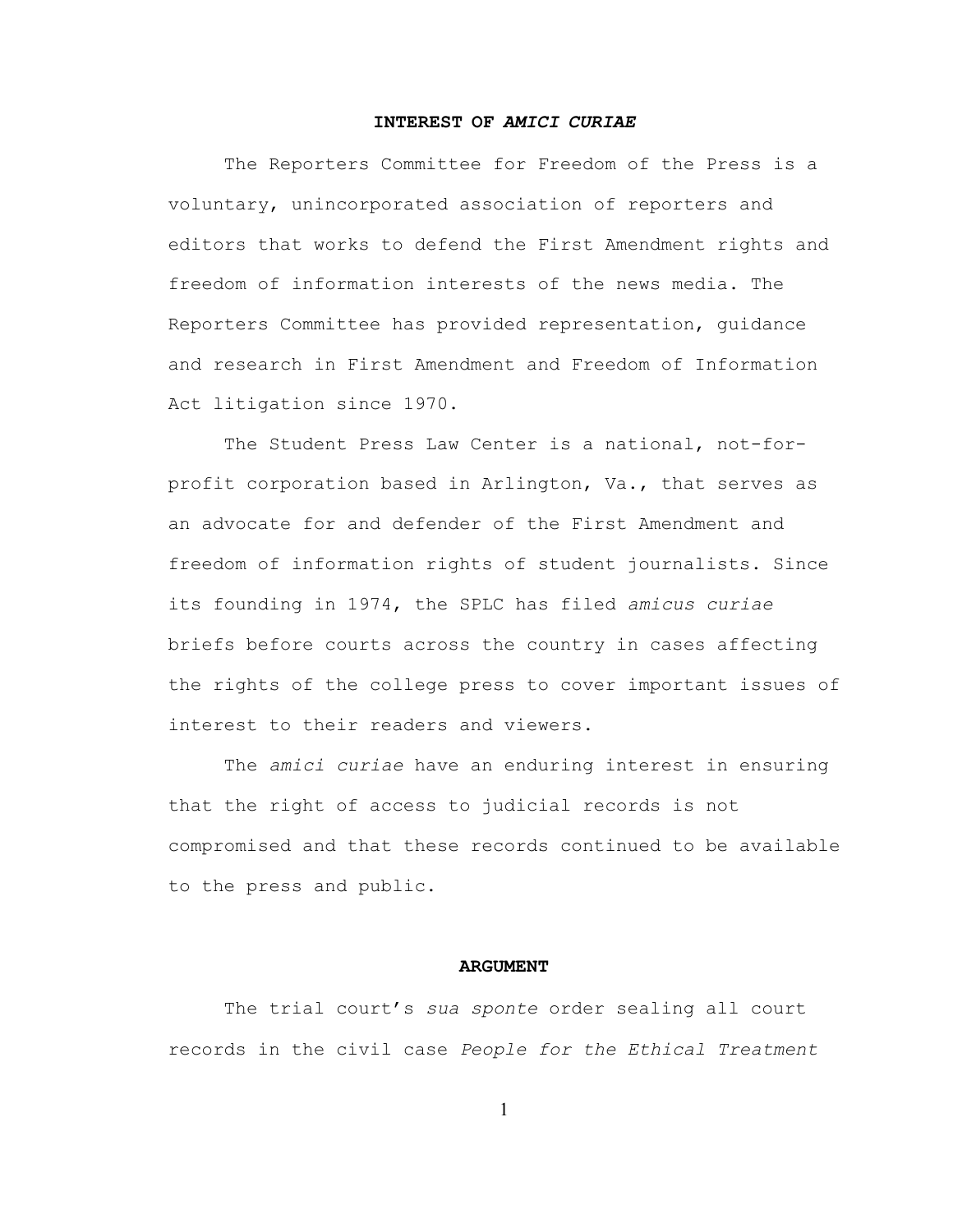*of Animals v. Kenneth Feld, et al.*, No. 204452 (Fairfax County Circuit Court) violates the First Amendment right of access to judicial records and proceedings, as well as Virginia statutory and common law. Journalists rely upon access to judicial documents to inform the public about the operation of the judicial system. Access to judicial records is necessary so that the press and public can make an independent assessment of the parties' allegations and defenses, and the administration of justice.

Decisions to prohibit access to judicial records must not be made lightly, and should only be affirmed by this Court when compelling interests necessitate closure. In describing his order, Judge Robert W. Wooldridge stated: "All I've done is seal the file."<sup>1</sup> While the judge may believe his actions were benign, the court could not have taken a more restrictive approach. Clearly, less restrictive alternatives exist and the judge should have considered them before entering his order violating the constitutional and common law rights of the press and public.

<sup>1</sup>*See* Memorandum of Law in Support of Petition for Writ of Mandamus ("Memorandum") at 5 (citing App. 257-258). Because the entire case file has been sealed by the circuit court, Petitioner filed all judicial records and transcripts under seal with this Court. As a result, *Amici* can only rely on information contained in Petitioner's Memorandum to describe the trial court's order and statements made on the record.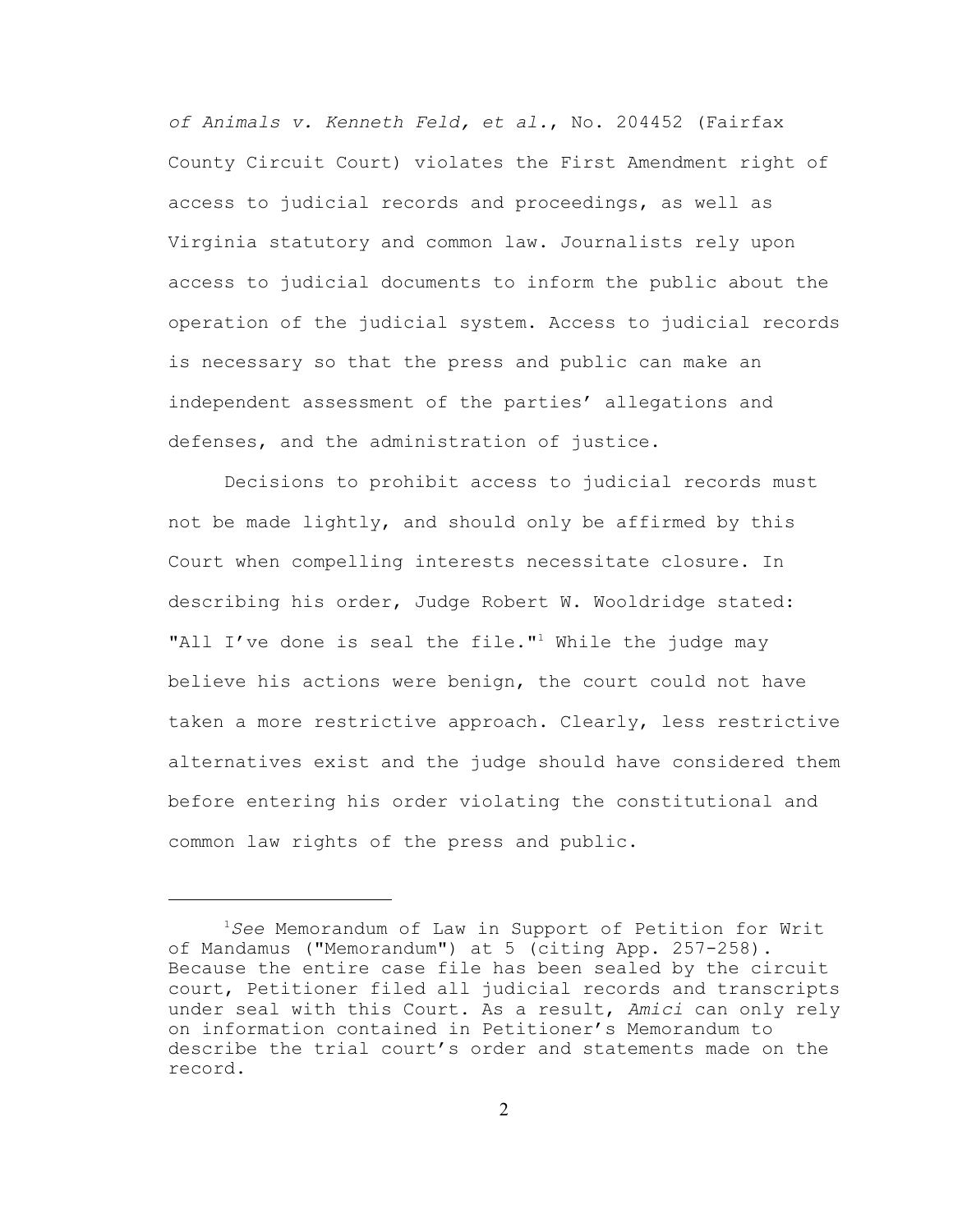# **I. The Trial Court's Order Violates the Press and Public's Established Right of Access to Judicial Records in Civil Proceedings.**

Journalists across the country use pleadings filed in civil proceedings to alert the public to issues requiring public debate and discussion. For example, civil court filings and judicial records have been used by reporters to explain the Enron securities fraud scandal, asbestos litigation, defective automobile tires, and sexual abuse by Catholic priests. *See, e.g.*, Cam Simpson and Flynn McRoberts, *Architects of Enron's Rise Bred Its Demise*, CHICAGO TRIBUNE, Jan. 20, 2002, at 1; Bill W. Hornaday, *Ruling Broadens Asbestos Lawsuits*, INDIANAPOLIS STAR, May 18, 2002, at C1; James R. Healey, *26 More Deaths Involving Firestones Reported*, USA TODAY, Feb. 8, 2001; Scott Farwell, *Priest, 72, Faces Move*, PRESS-ENTERPRISE [RIVERSIDE], Sept. 30, 2002, at B1. Even if the allegations contained in these complaints cannot be supported, the press and public have a right to know of their existence. By sealing the entire case file, the trial court's order prevents the press and the public from understanding the legal issues and circumstances surrounding this case and prevents publication of the very allegations brought in this action. If indiscriminate orders sealing all judicial records are condoned, our legal system will operate behind a veil of secrecy unprecedented in American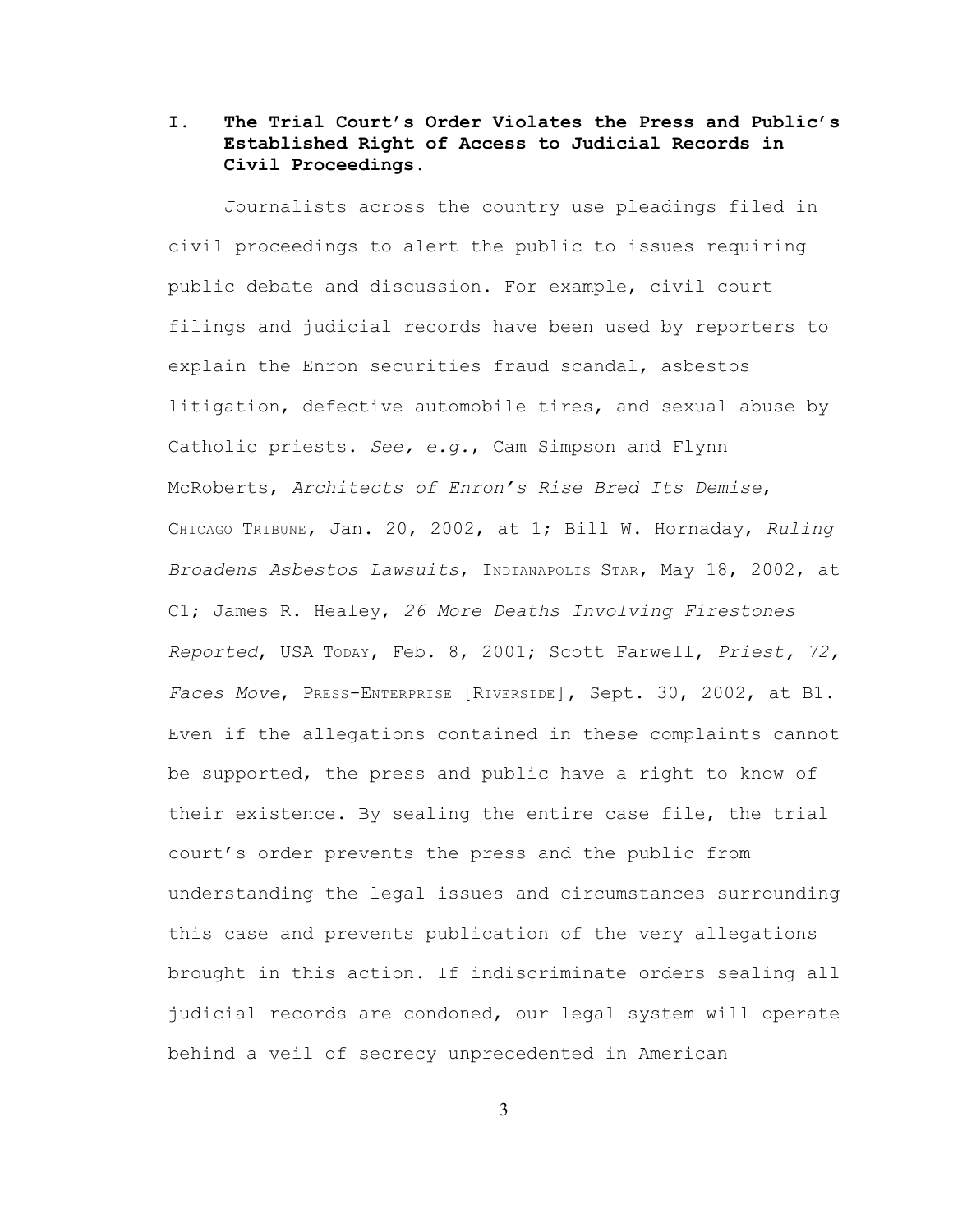jurisprudence.

### **A. Access to civil judicial records is protected by the First Amendment.**

In *Richmond Newspapers, Inc. v. Virginia*, 448 U.S. 555 (1980), and its progeny, the U.S. Supreme Court established a two-part test to determine whether the press and public have a First Amendment right of access to criminal proceedings. First, the Court must consider "whether the place and process have historically been open to the press and general public." *Press-Enterprise Co. v. Superior Court (Press-Enterprise II)*, 478 U.S. 1, 8 (1986). Second, the Court must consider "whether public access plays a significant positive role in the functioning of the particular process in question." *Id.* Since *Richmond Newspapers*, courts have extended this "history and logic" test to establish a First Amendment right of access to civil proceedings and records.

# **1. The long history of openness to civil proceedings and records supports the First Amendment right of access guaranteed to the press and public.**

The open nature of civil trials has been established for over 300 years, pre-dating our Nation's birth. As the Supreme Court noted, "For many centuries, both civil and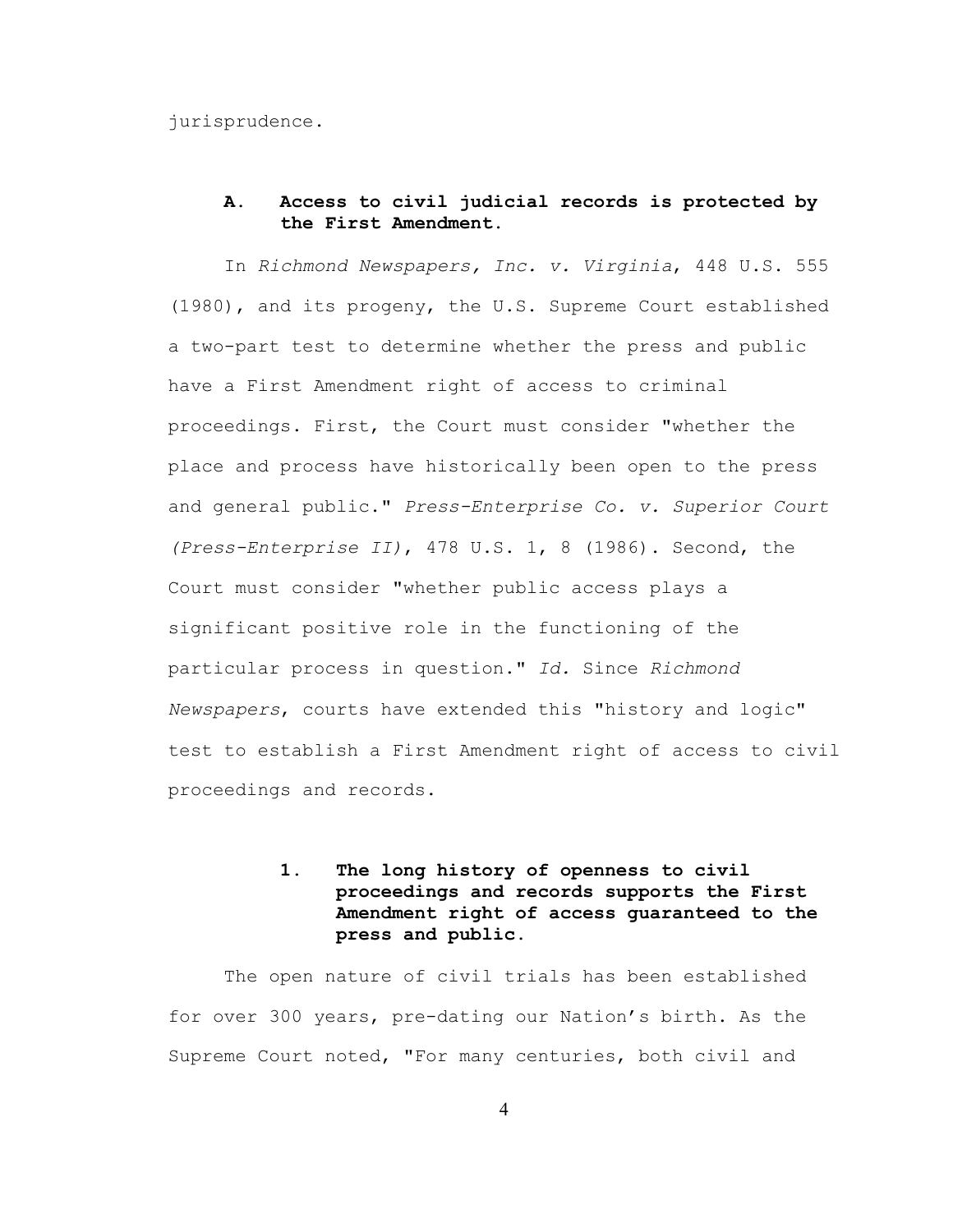criminal trials have traditionally been open to the public. As early as 1685, Sir John Hawles commented that open proceedings were necessary so 'that the truth may be discovered in civil as well as criminal matters.'" *Gannett Co. v. DePasquale*, 443 U.S. 368, 386, n. 15 (1979) (citing Remarks upon Mr. Cornish's Trial, 11 How.St.Tr. 455, 460).

While the First Amendment presumptive right of access originally was recognized in the context of criminal proceedings, courts have extended the scope of the First Amendment to civil proceedings and records. *See, e.g., Grove Fresh Distribs. Inc v. Everfresh Juice Co.*, 24 F.3d 893, 897 (7th Cir. 1994) (recognizing First Amendment right of access to civil proceedings and records); *Rushford v. New Yorker Magazine, Inc.*, 846 F.2d 249, 253 (4th Cir. 1988) (finding First Amendment standard applies to documents filed in connection with a summary judgment motion in a civil case); *Publicker Indus., Inc. v. Cohen*, 733 F.2d 1059, 1071 (3d Cir. 1984) (finding a First Amendment right of access extends to records of civil proceedings); *Brown & Williamson Tobacco Corp. v. Federal Trade Comm'n*, 710 F.2d 1165, 1181 (6th Cir. 1983), *cert. denied*, 465 U.S. 1100 (1984) (vacating the district court's sealing of all documents filed in a civil action based on common law and First Amendment right of access).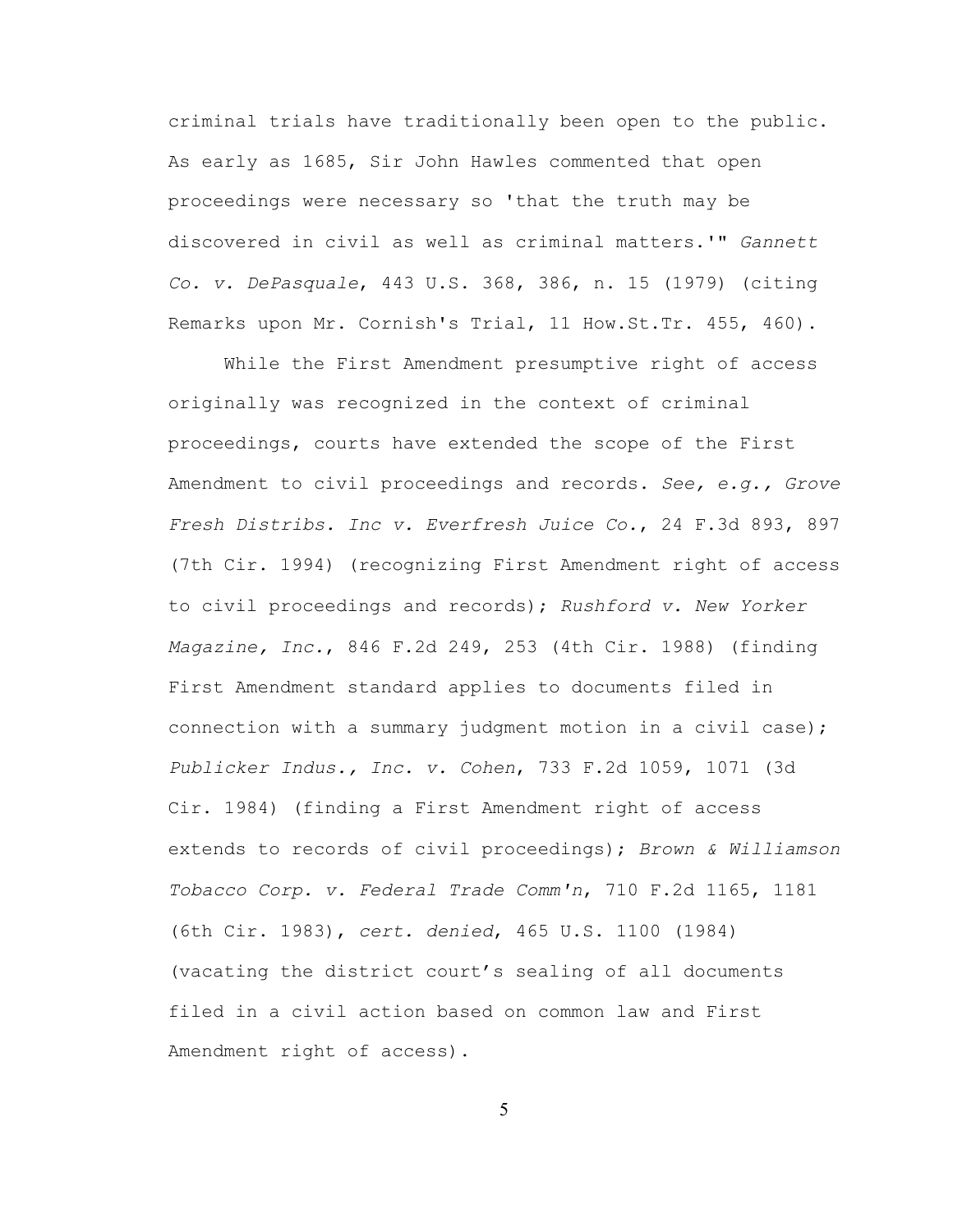This historic access to civil court records is also codified in Va. Code § 17.1-208, which requires that "records and papers in every circuit court shall be open to inspection by any person. . .  $\cdot$  "<sup>2</sup> According to legislative history, this statute providing for public access to judicial records finds its roots in Virginia's Code of 1849. *Shenandoah Publ'g House, Inc. v. Fanning*, 235 Va. 253, 258 (1988). Indeed, Respondent cannot ignore the long history of openness set forth in established precedent and codified for more than 150 years in the Virginia Code that ensures that the public has access to judicial records.

# **2. Open access to court records in civil trials plays a significant positive role in the functioning of the judicial process.**

Open access to civil court records encourages discussion of public affairs, and provides greater assurance that the public will discover when defendants may be exposing others to harm or when plaintiffs make frivolous or exaggerated claims that can be a drain on the resources of

<sup>&</sup>lt;sup>2</sup>In fact, this statute alone provides the press and public with a presumptive right of access. *See Shenandoah Publ'g*, 235 Va. at 258 ("find[ing] it unnecessary to conduct a constitutional analysis" of the right of access to civil judicial records in light of the open records statute). Part I.B of this brief discusses Virginia's open records statute and common law, which provides a separate and independent basis for establishing a presumptive right of access to judicial records.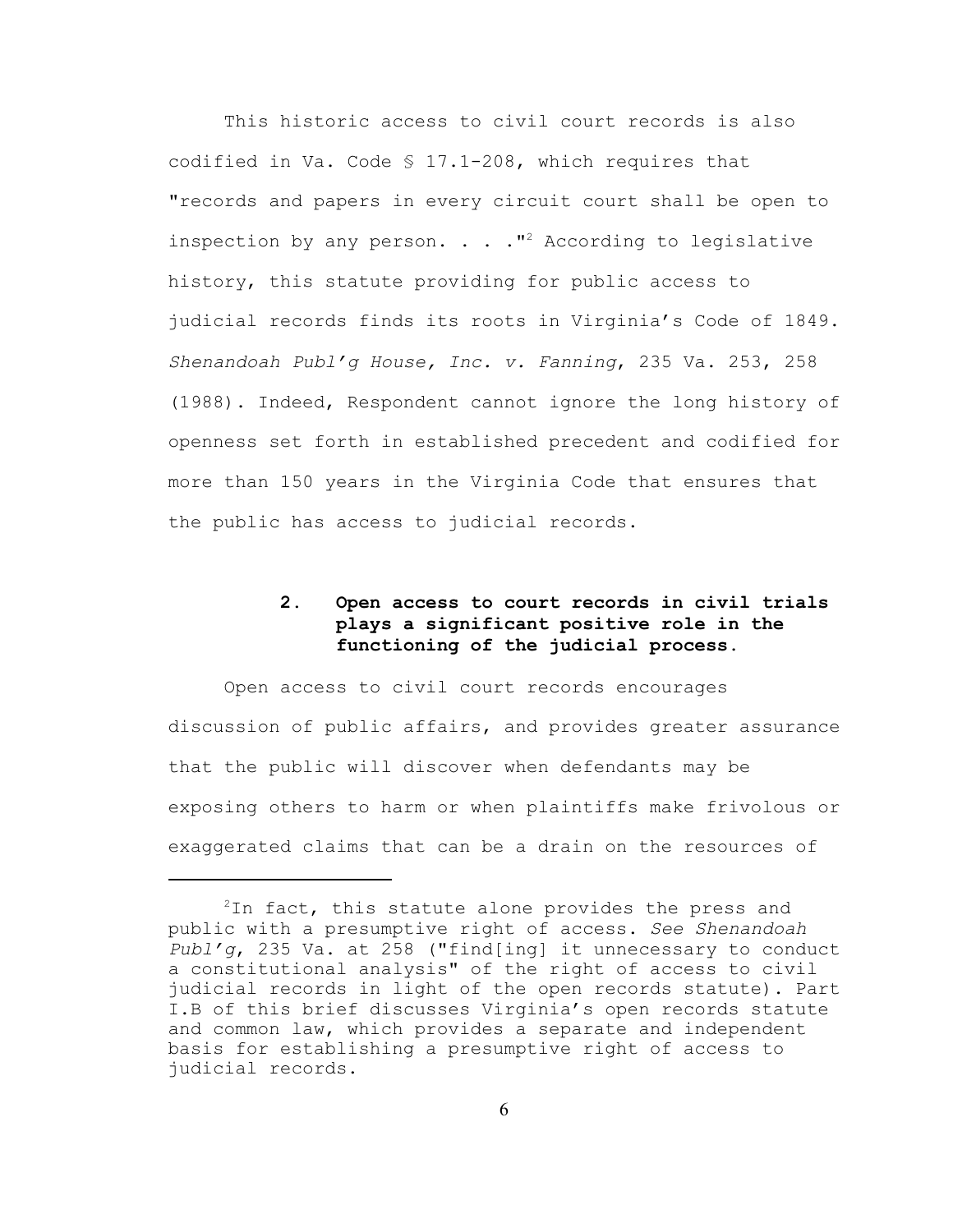the courts.

While *Amici* take no position with regard to the underlying merits of Petitioner's lawsuit, the press and public have a great interest in knowing the contents of the claims asserted against Kenneth Feld and Richard Froemming and should not be denied information leading to a free and open discussion about this lawsuit. Even if the claims are not sustained against these two defendants, the public has an interest in judging the merits of these claims for itself.

Because public access to civil judicial records enhances scrutiny of the judicial process, it "contributes to a fairer administration of justice." *Publicker*, 733 F.2d at 1070. When officers of the court are subject to scrutiny, "it enhances the quality of the justice dispensed by officers of the court." *Id.* Without access to the pleadings in this case, the public will be unable to assess whether the rulings made by the trial court are fair or evaluate how justice was administered by the court.

Public access to civil proceedings also "enhances the quality and safeguards the integrity of the factfinding process." *Globe Newspaper Co. v. Superior Court*, 457 U.S. 596, 606 (1982). Providing access to judicial records places the pleadings filed under public scrutiny and may enhance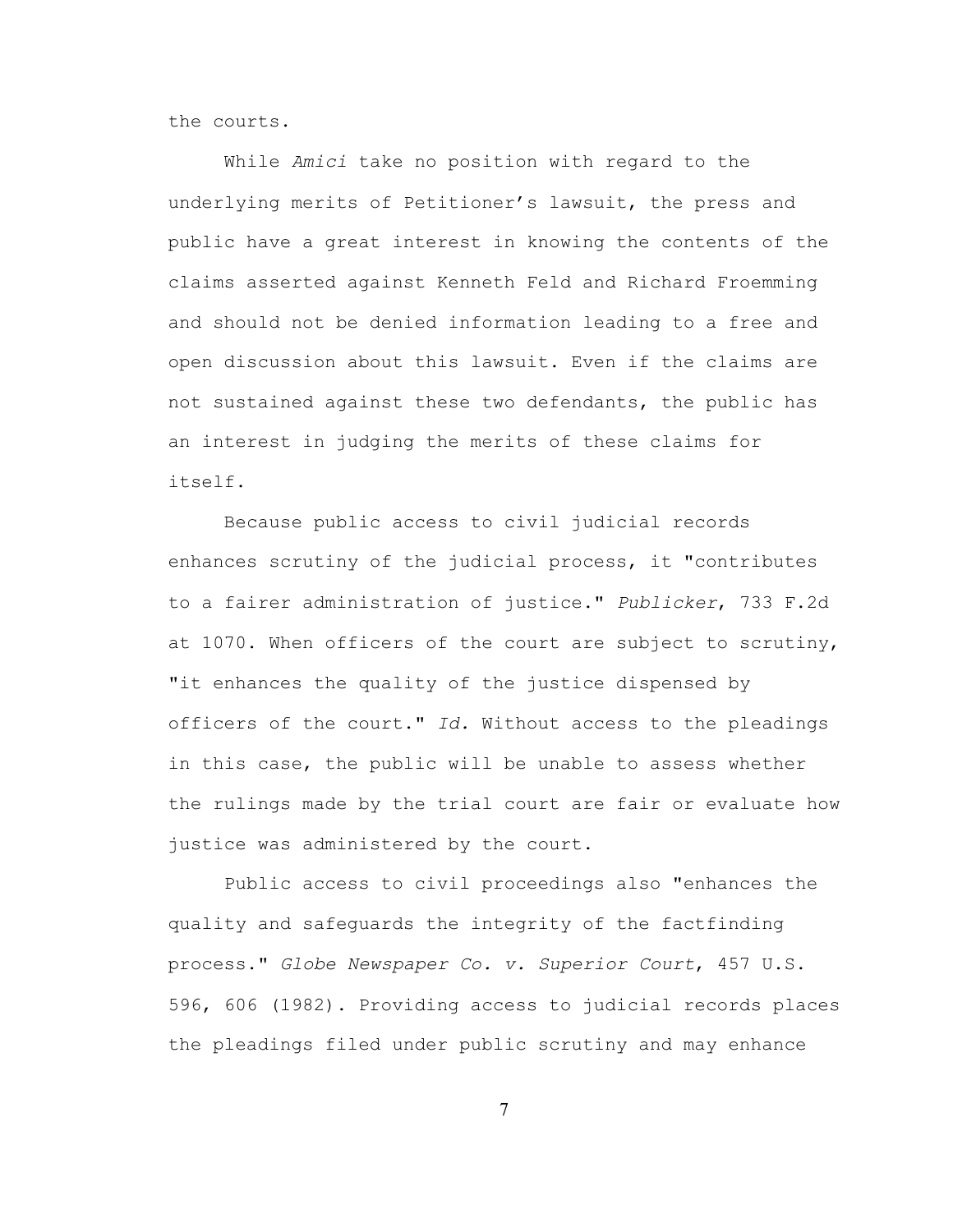the trustworthiness of the information provided. *Publicker*, 733 F.2d at 1070.

Journalists rely on access to judicial records to inform the public about the administration of justice. Such access provides "a better understanding of the operation of government as well as confidence in and respect for our judicial system." *Id.* It is for these reasons that the public right of access to civil trials is "inherent in the nature of our democratic form of government." *Id.* at 1069.

# **B. Virginia's open record statute and common law establish a presumptive right of access to civil court records.**

This Court has previously rejected broad sealing orders that deny the public access to judicial records filed in civil cases. In *Shenandoah Publishing*, this Court refused to uphold a trial court order sealing all judicial documents, including pleadings, exhibits, motions, and orders, entered in a wrongful death action. As in *Shenandoah Publishing*, the trial court's order sealing all judicial records cannot be sustained. The trial court's order is in direct conflict with the common law right of access to judicial records and Virginia's open records law, which provides open access to "the records and papers of every court." Va. Code §17.1-208. As this Court recognized: "The broad sweep of this language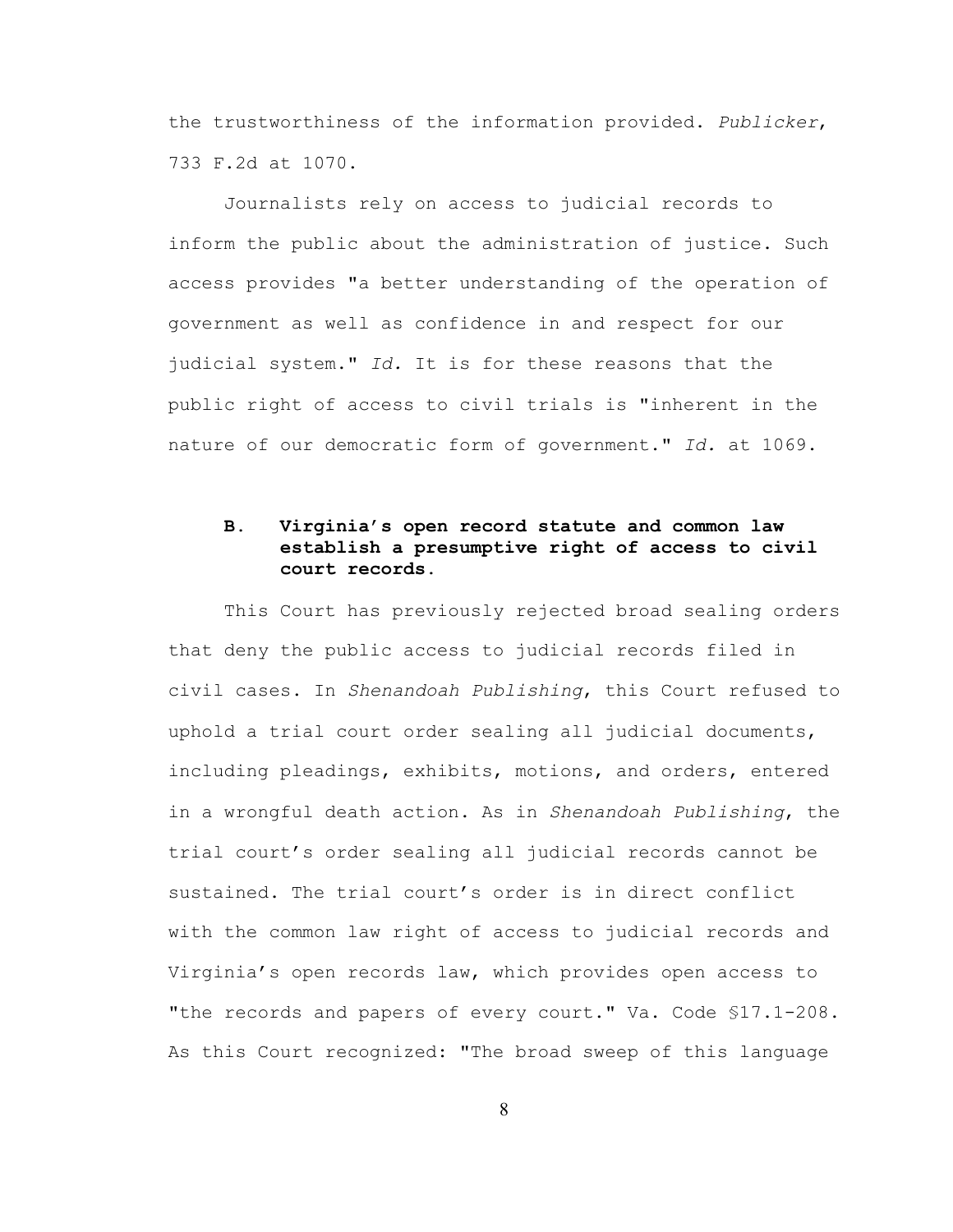is significant. It makes no distinction between criminal and civil proceedings." *Shenandoah Publ'g*, 235 Va. at 258.

In *Charlottesville Newspapers, Inc v. Berry*, 215 Va. 116, 117 (1974), this Court also refused to uphold a circuit judge's directive that "the public be denied access to the pleadings, motions, and suit papers in all new civil actions filed in that court until 21 days have elapsed from the date of such filing." The court's order in the instant case is equally restrictive. The court sealed the entire case file. This order applies not only to judicial records already filed by the parties, but to any future pleadings. In fact, the trial court sealed all judicial records without even knowing their contents. Such action is in direct conflict with Virginia's open records statute and this Court's prior decisions in *Shenandoah Publishing* and *Charlottesville Newspapers* establishing a presumptive right of access to court records in civil cases.

Not only does the trial court order conflict with the prior decisions of this Court, it is contrary to case law across the country recognizing a presumptive right of access to court documents of all types. *See, e.g., Nixon v. Warner Communications, Inc.*, 435 U.S. 589, 597 (1978) (recognizing a common law right of access to judicial records and documents); *Republic of Philippines v. Westinghouse Elec.*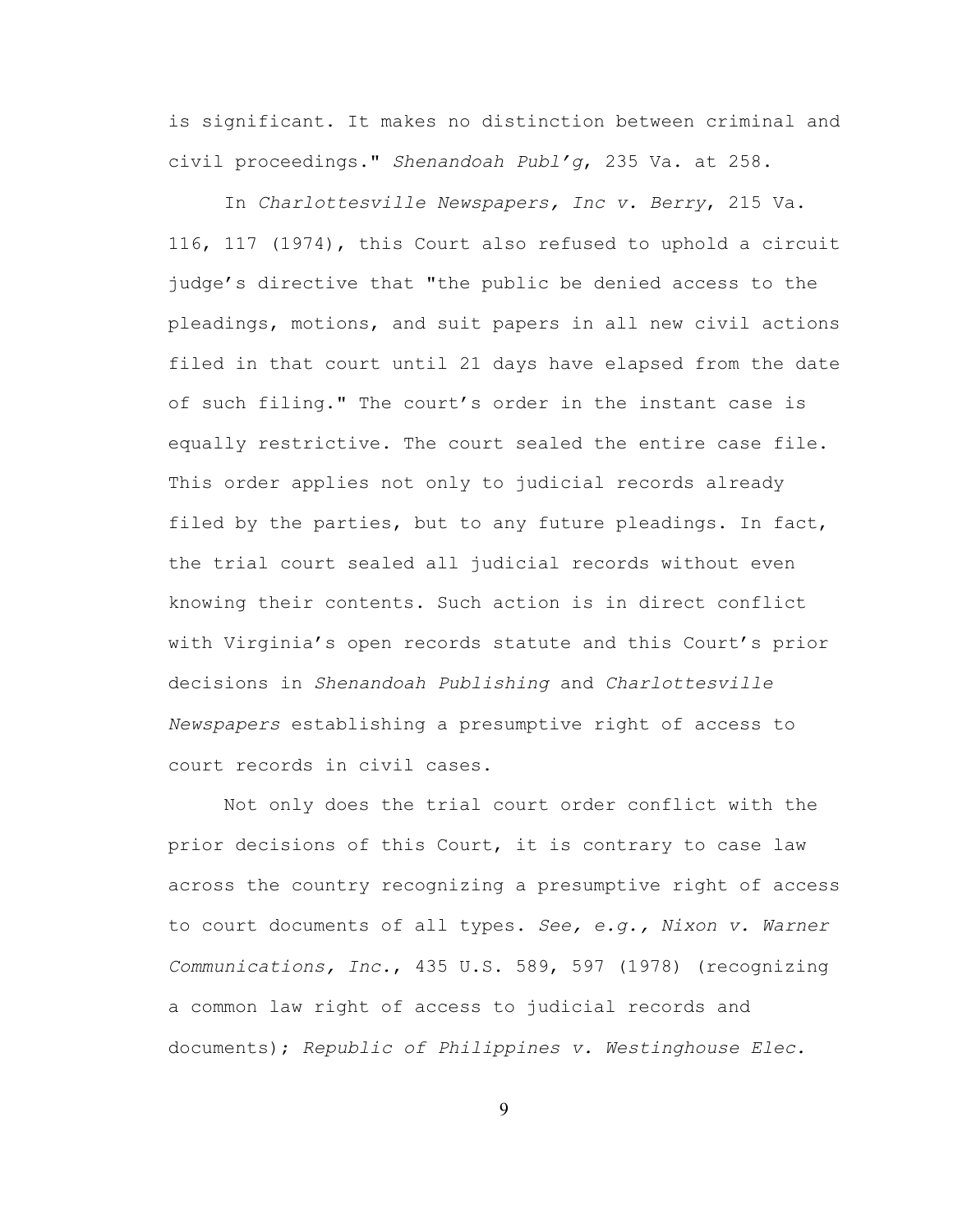*Corp*., 949 F.2d 653, 662 (3d Cir. 1991) (finding common law right of access to documents submitted with summary judgment motion); *Rushford*, 846 F.2d at 253 (same); *Publicker,* 733 F.2d at 1066-67(finding common law right of access extends to civil court records); *Brown & Williamson Tobacco*, 710 F.2d at 1179 (recognizing "strong common law presumption in favor of public access to court proceedings and records"). In light of this established precedent, a presumptive right of access cannot be denied to the judicial records filed in Petitioner's civil court action.

**II. The trial court failed to overcome the First Amendment and common law presumption of access by establishing that a compelling interest required sealing of the entire case file and that closure was narrowly tailored to serve that interest.**

Under the First Amendment, the trial court must show that its order denying access to is "necessitated by a compelling governmental interest, and is narrowly tailored to serve that interest." *Globe Newspaper*, 457 U.S. at 607. Similarly, under common law, this Court requires that "to overcome the presumption [of public access], the moving party must bear the burden of establishing an interest so compelling that it cannot be protected reasonably by some measure other than a protective order . . . and that any such order must be drafted in the manner least restrictive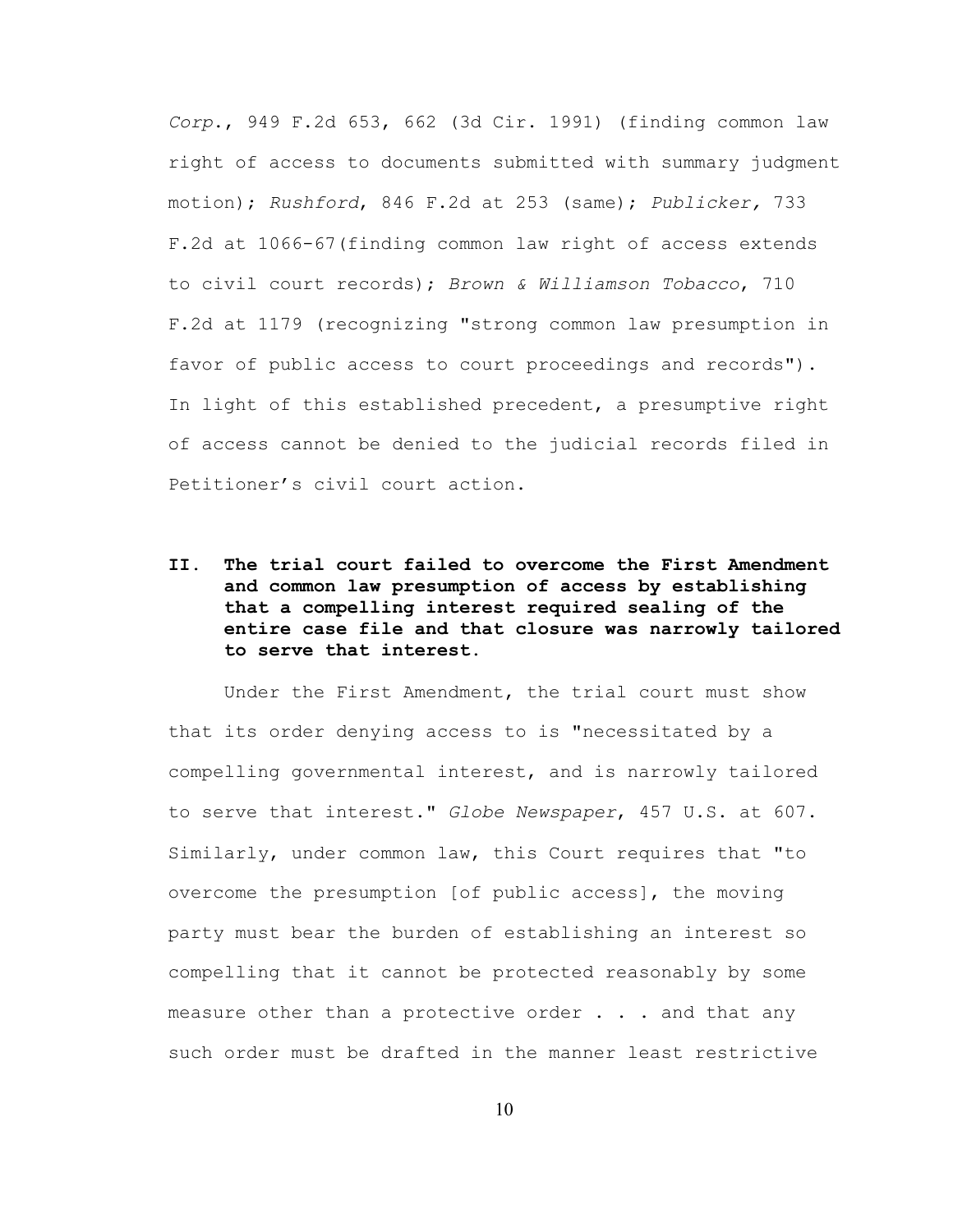of the public's interest." *Shenandoah Publ'g*, 235 Va. at 258-59. The trial court's *sua sponte* order cannot survive this strict scrutiny.

Not only did the trial court fail to give any notice that it was closing the entire case file -- action that was not requested by either party -- it offered no explanation for its broad December 20, 2002, sealing order. *See* Memorandum at 2-3. Notice is required so that the press and general public are given a meaningful opportunity to object to the closure order. *See Globe Newspaper*, 457 U.S. at 609, n. 25. Even when asked to reconsider its order, the court did not provide specific findings on the record that justified the denial of access to judicial records in this case. Memorandum at 3-4. Such on-the-record findings are required so "that a reviewing court can determine whether the closure order was properly entered." *Press-Enterprise Co. v. Superior Court (Press-Enterprise I)*, 464 U.S. 501, 510 (1984).

Although the trial court did not follow these procedural requirements before it issued the closure order, it provided a limited explanation for its decision at the January 24, 2003, hearing on reconsideration. The trial court rested its broad sealing order on the fact that PETA's motion for judgment contains allegations against nonparties,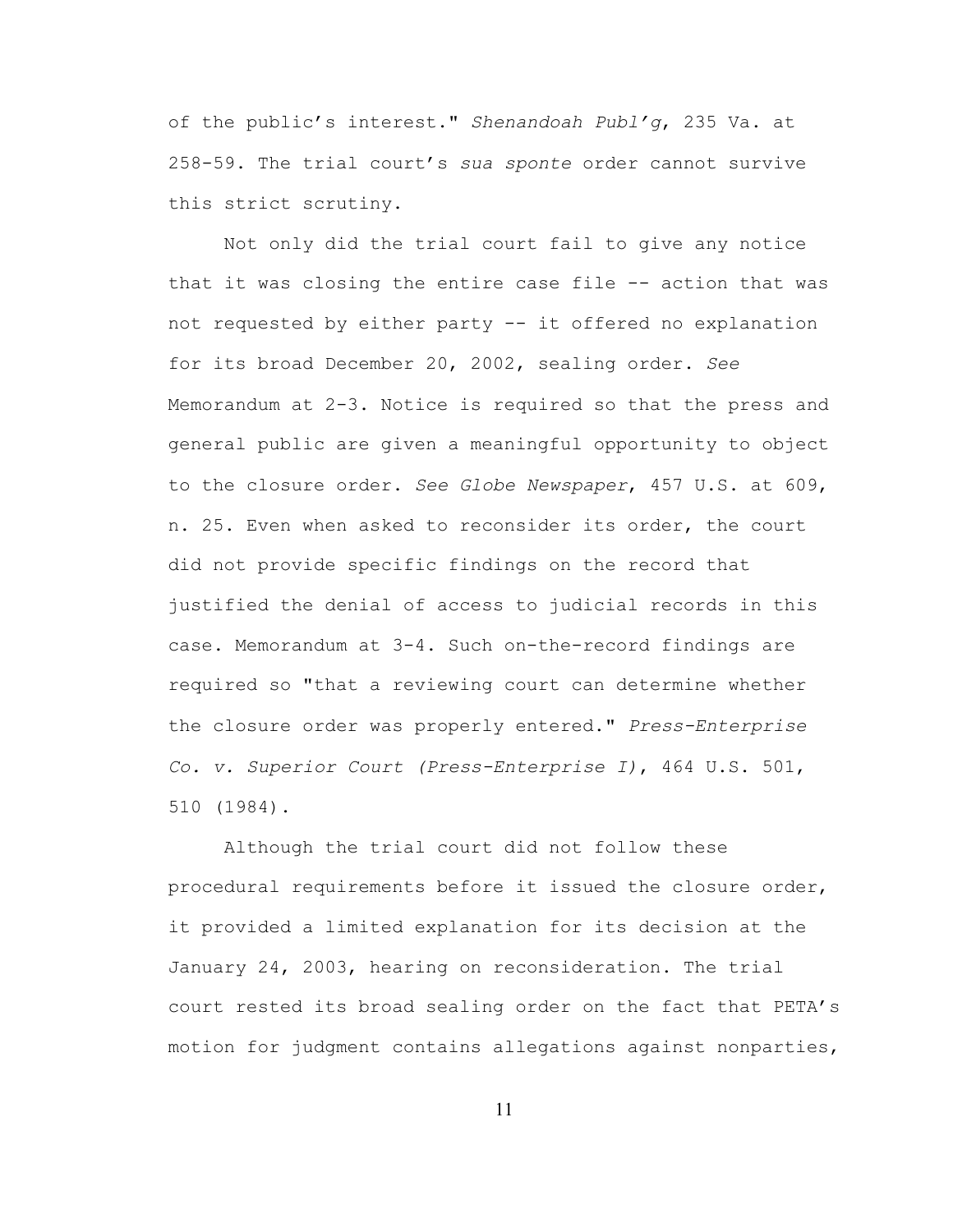Ringling Brothers and Barnum & Bailey Circus, Inc., who "have no standing to protect themselves in the context of this litigation." Memorandum at 4-5 (citing App. 257-258). The court never identified the specific harm that the nonparties needed protection from. In fact, the court found that "[a]ll of these allegations regarding nonparties may ultimately prove to be relevant and admissible in relation to the claims against defendants in this case" and that statements made in PETA's motion for judgment were not made to embarrass or harass. Memorandum at 4 (citing App. 257- 258). Such findings go to support rather than deny the public interest in access.

Simply providing a conclusory assertion that the court has a "compelling interest" to protect nonparties who lack standing from "receiv[ing] that kind of attention from the court" is insufficient to overcome the First Amendment and common law right to judicial records. Memorandum at 5 (citing App. 257-258); *see Press-Enterprise II*, 478 U.S. at 15 (finding conclusory assertion cannot overcome First Amendment right of access); *In re Washington Post Co.*, 807 F.2d 383, 392 (4th Cir. 1986) (finding that "the court may not base its decision on conclusory assertions alone").

Even assuming nonparties are harmed by the allegations made in plaintiff's motion for judgment, protection of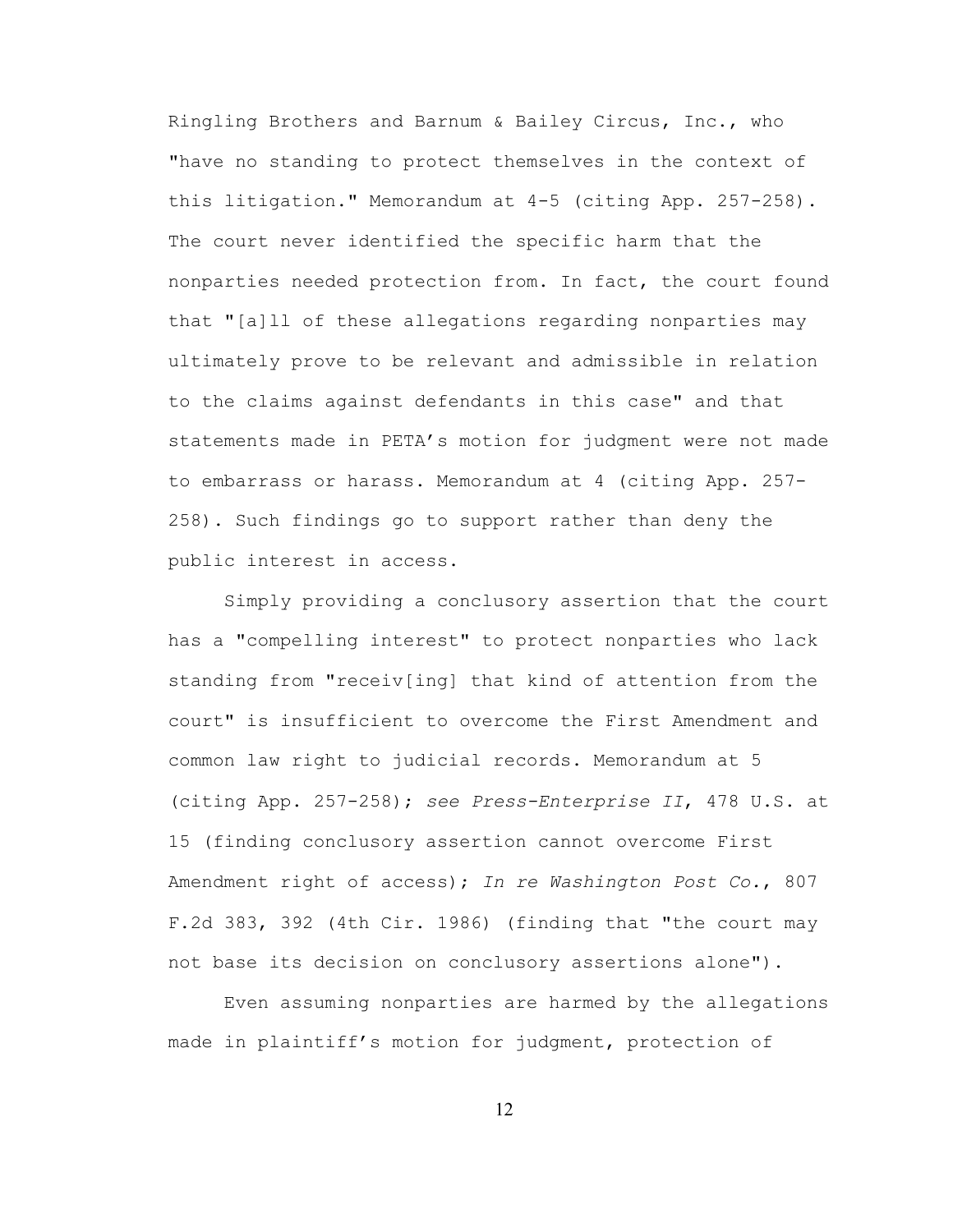corporate interests cannot justify abridgment of the First Amendment or common law right of access. As this Court has found, "risks of damage to professional reputation, emotional damage, or financial harm, stated in the abstract [do not] constitute sufficient reasons to seal judicial records." *Shenandoah Publ'g*, 235 Va at 259; *see also Continental Illinois Securities Litigation*, 732 F.2d 1302, 1316 (7th Cir. 1984) (finding records submitted with summary judgment motion should be open despite alleged corporate interests); *Brown & Williamson Tobacco*, 710 F.2d at 1179 (finding harm to company's reputation insufficient to overcome the strong common law right of access to court proceedings and records); *Joy v. North*, 692 F.2d 880, 894 (2d Cir.1982) (finding conclusory statement that access will cause bank and community harm is insufficient to deny access to a court records); *State v. Cottman Transmission Sys., Inc.*, 542 A.2d 859, 658 (Md. App. 1988) (finding closure not justified merely to minimize damage to corporate reputation). Thus, the trial court's order sealing the entire case file cannot be sustained by the asserted interest of protecting corporate interests of nonparties.

While the court summarily stated "that sealing the court's file is the least burdensome and most narrowly tailored way" to protect nonparties who don't have standing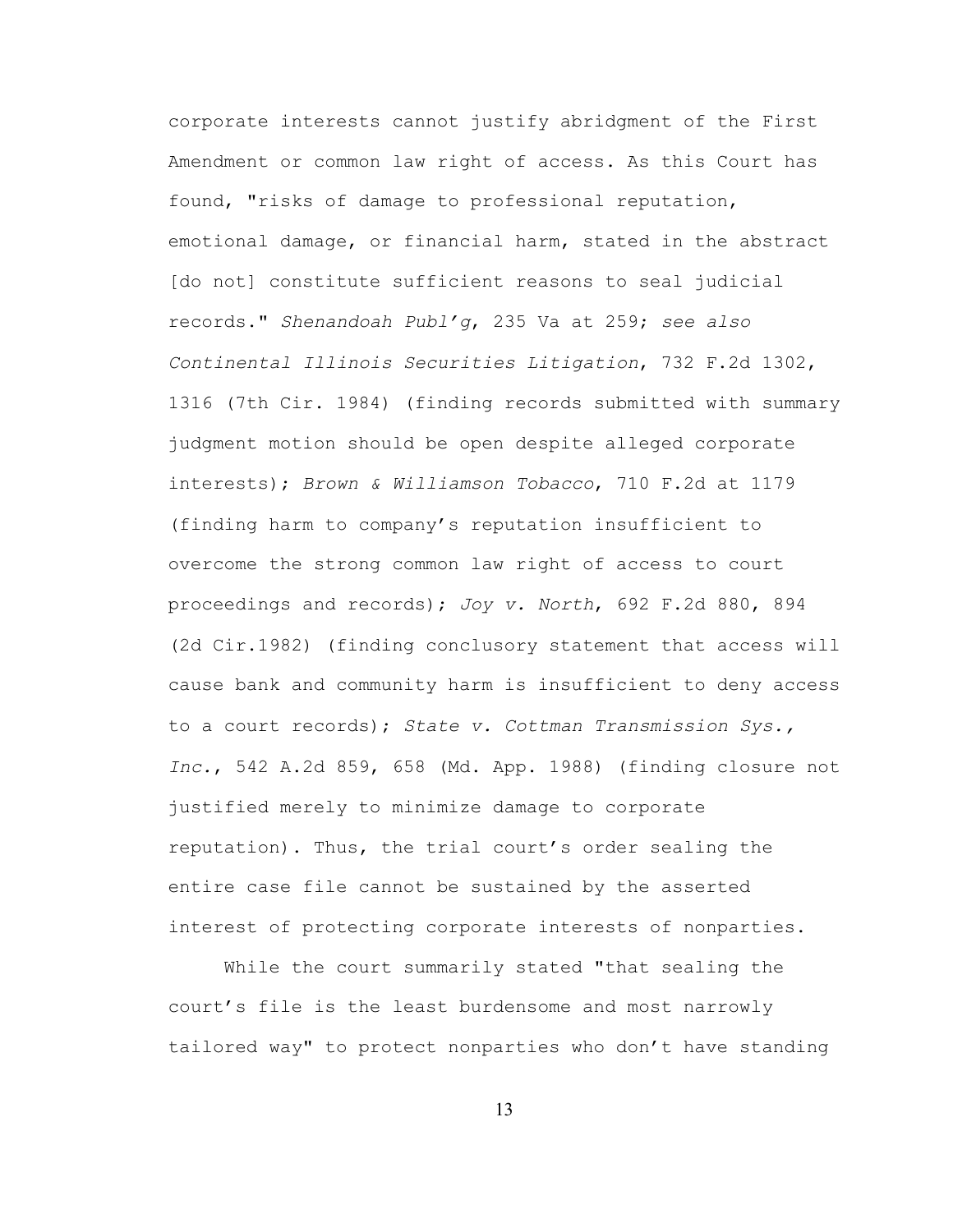from some unidentified harm, the court did not even consider alternatives to its broad sealing order. Closure orders that fail to account for less restrictive alternatives cannot be sustained. *See, e.g., Richmond Newspapers*, 448 U.S. at 580- 81; *Publicker*, 733 F.2d at 1074. The court's order not only prevents access to allegations made against nonparties, but prevents access to all allegations contained in the entire case file. Such an order is more restrictive than necessary to achieve the stated interest of protecting nonparties and should not be affirmed.

#### **CONCLUSION**

Without access to judicial records in civil proceedings, the press is denied a fundamental First Amendment right to publish information of public interest and concern. Regardless of whether the allegations made in civil pleadings are sustained, the press has a right to access these records to inform the public of the basis of civil matters pending before the judiciary. Such openness is fundamental the administration of justice in a democratic society.

Based on the foregoing, *Amici* respectfully requests this Court grant Petitioner's Writ of Mandamus and direct the Fairfax County Circuit Court to vacate its December 20,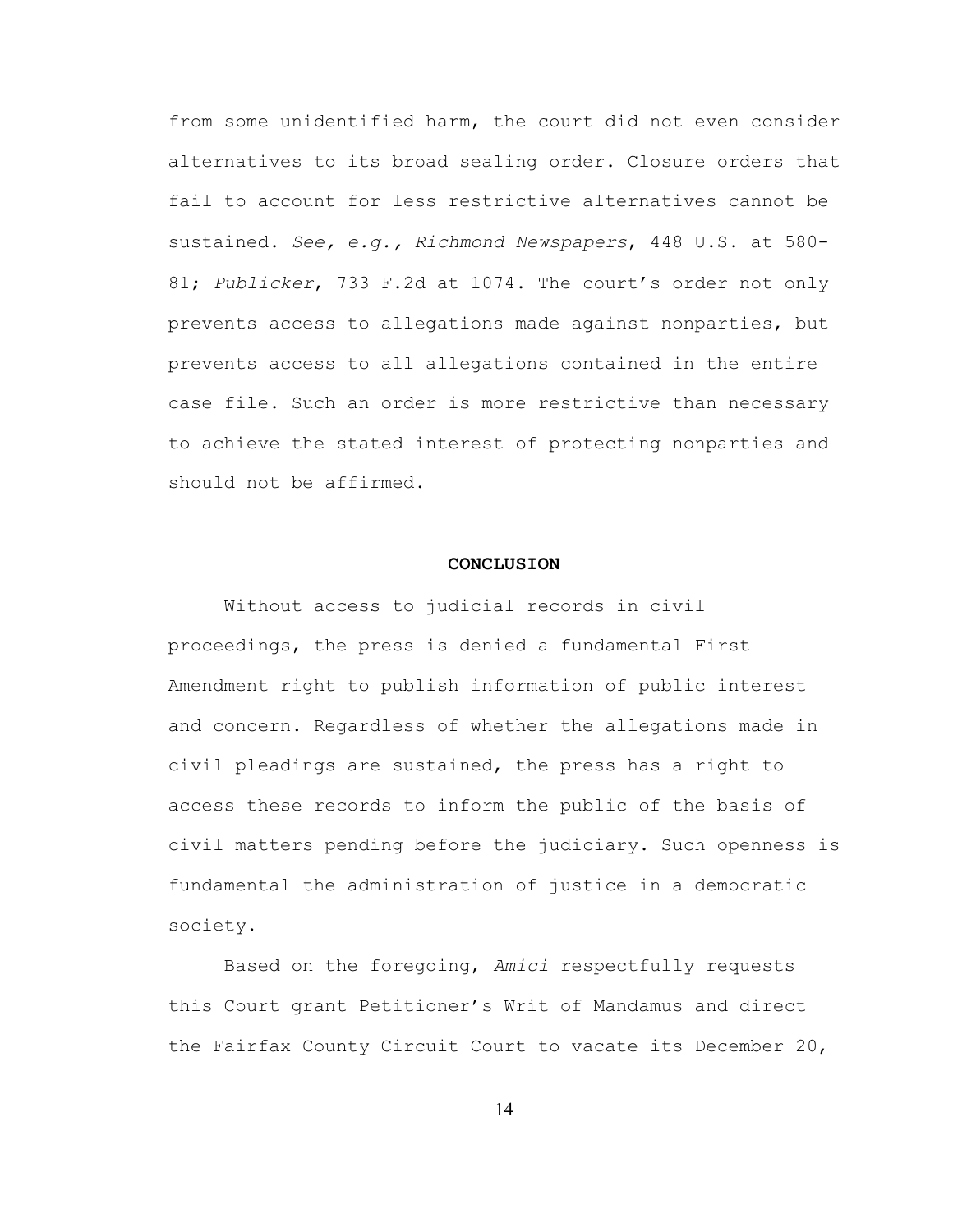2002, sealing and restraining order.

Respectfully submitted,

 $\mathcal{L}_\text{max}$ 

S. Mark Goodman, Esq. Student Press Law Center Counsel of Record for *Amici Curiae* (VSB No. 38369)

Of Counsel: Lucy A. Dalglish Gregg P. Leslie Sara Thacker The Reporters Committee for Freedom of the Press 1815 N. Fort Myer Drive, Suite 900 Arlington, Virginia 22209 (703) 807-2100